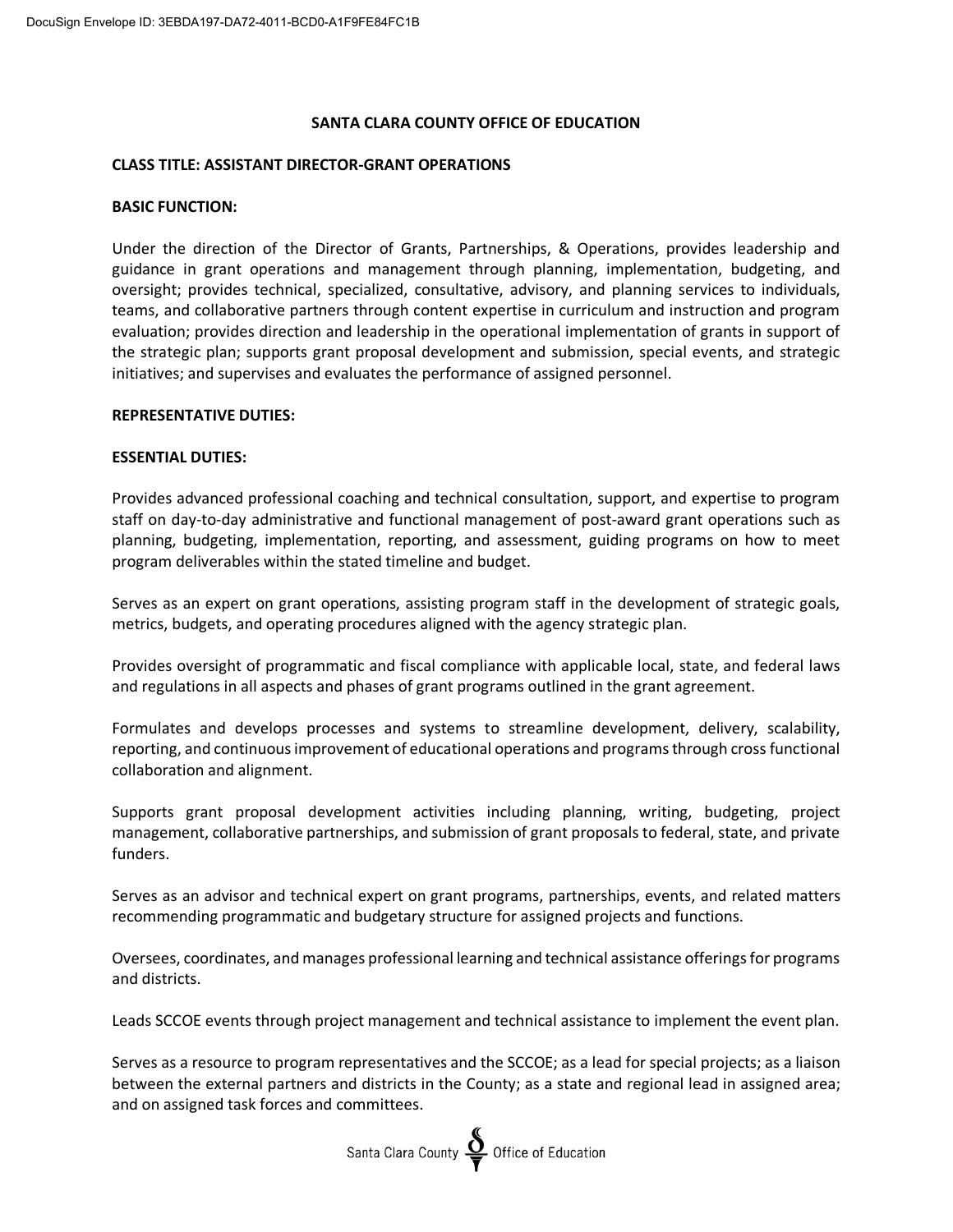### **ASSISTANT DIRECTOR – GRANT OPERATIONS continued Page 2**

Provides technical expertise and assistance to the County Superintendent, Cabinet, staff, and external partners regarding project status, structure, planning, and execution.

Directs and evaluates the performance of assigned staff; interviews and selects employees and recommends transfers, reassignment, termination, and disciplinary actions.

Prepares and maintains a variety of narrative and statistical reports, records, and filesrelated to personnel and assigned activities.

Analyzes and reviews budgetary and financial data; controls and authorizes expenditures in accordance with established limitations.

Operates a computer and assigned software programs; operates other office equipment as assigned; drives a vehicle to conduct work as assigned.

Attends and conducts a variety of meetings as assigned, which may occur beyond the normal work day or work week.

## **OTHER DUTIES:**

Performs other duties as assigned.

### **KNOWLEDGE, ABILITIES AND COMPETENCIES:**

### **KNOWLEDGE OF:**

Practices, theories, and policies around operations, project management, grants management, and oversight, and accountability;

Federal, state, and local regulations relating to public, private, and philanthropic grant operations; Program evaluation techniques for programs and projects;

Training and professional development;

County Office internal grant operations practices;

County Office programs to facilitate resource development;

Ability to write clear, structured, articulate, and persuasive proposals and reports;

Budget development for grant operations;

Knowledge of the principles and practices of educational equity;

Principles and practices of administration, supervision, and training;

Collecting and assembling data and navigating assigned software systems;

Budget preparation and control;

Oral and written communication skills;

Applicable laws, codes, regulations, policies, and procedures;

Interpersonal and collaboration skills including tact, patience, and courtesy;

Operation of a computer and assigned software.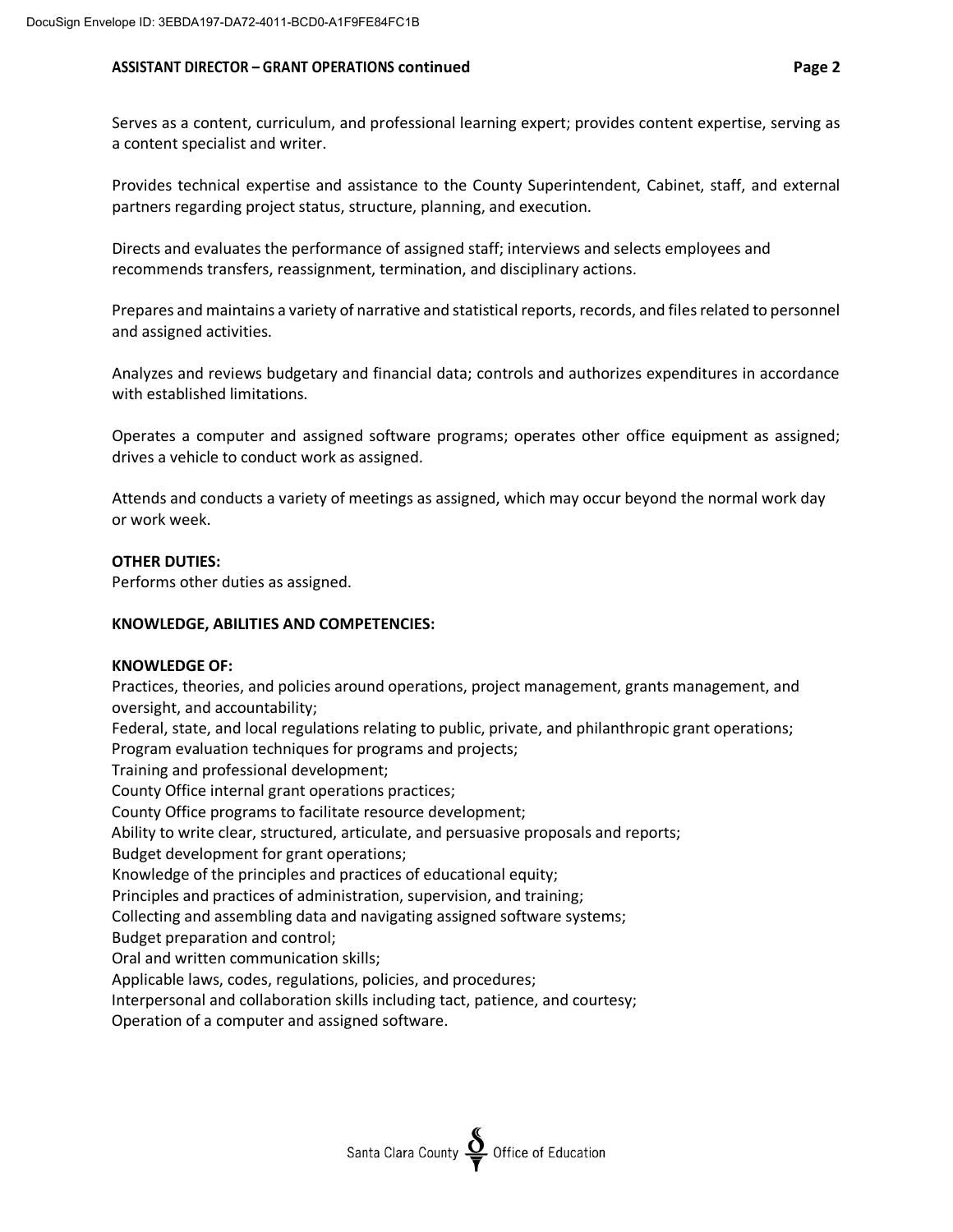# **ASSISTANT DIRECTOR – GRANT OPERATIONS continued Page 3**

Lead and coordinate systems and procedures for maintaining grant operations activities in an organized manner;

Collaborate and coordinate with staff to achieve strategic program goals;

Plan and set agendas, conduct meetings, and make effective presentations;

Analyze situations accurately and adopt an effective course of action;

Develop and implement grants;

Advise on the implementation and operations of grant programs and proposals;

Advise and monitor grant program evaluation strategies;

Research, develop, coordinate, implement, and assess staff development;

Direct and evaluate the performance of assigned staff;

Provide technical, specialized, consultative, advisory, and planning services;

Provide direction and leadership to interpret data in the development and implementation of strategic plans for grants, programs, departments, and divisions;

Serve as a resource to program representatives and the SCCOE;

Coordinate large professional development workshops and events;

Communicate effectively both orally and in writing;

Interpret, apply, and explain rules, regulations, policies, and procedures;

Establish and maintain cooperative and effective working relationships with others;

Operate computer systems, software, and assigned office equipment related to grant funding and development;

Meet schedules and timelines;

Work independently with little direction;

Plan and organize work;

Maintain records and files;

Manage and improve processes and workflow;

Prepare comprehensive narrative and statistical reports;

Direct the maintenance of a variety of reports, records, and files related to assigned activities.

# **LEADERSHIP TEAM COMPETENCIES:**

Develops and fosters effective individuals and teams;

Operationalizes the organizational vision, mission, goals, shared values, and guiding principles;

Demonstrates emotional intelligence;

Models inclusive, effective, and authentic communication;

Applies knowledge of the intersectionality of race, equity, and inclusion;

Builds and sustains positive, trusting relationships;

Conducts SCCOE operations with the highest moral, legal, and ethical principles.

# **EDUCATION AND EXPERIENCE:**

Any combination equivalent to master's degree in education or related field and five (5) years of experience in a certificated position including three (3) years of combined experience in grant writing, grant operations, and grants management.

## **LICENSES AND OTHER REQUIREMENTS:**

Valid California Administrative Services Credential